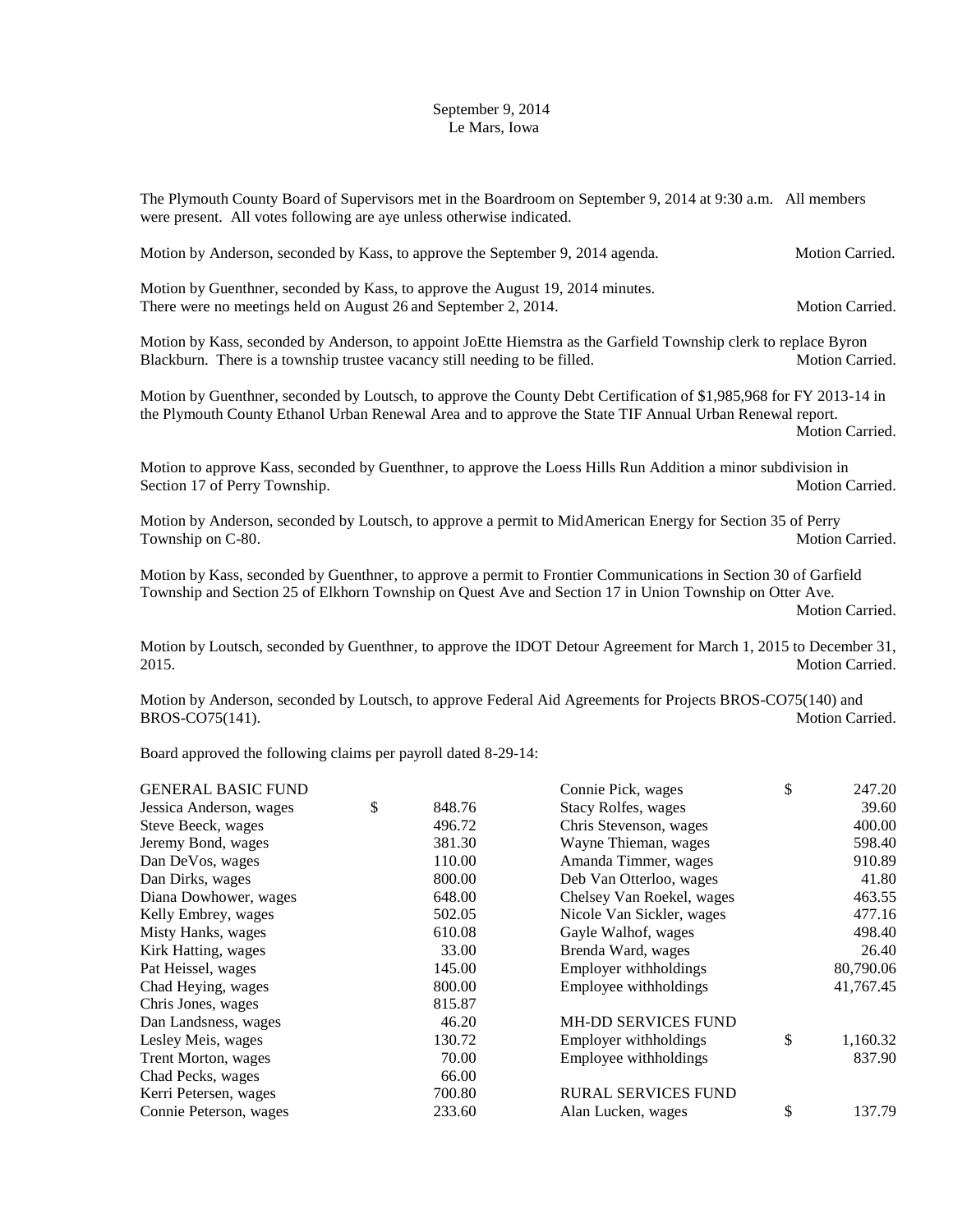| Employer withholdings      | \$<br>5,431.89 | Nathan Summerside, wages        | \$ | 224.46    |
|----------------------------|----------------|---------------------------------|----|-----------|
| Employee withholdings      | 3,552.03       | Employer withholdings           |    | 17,797.18 |
|                            |                | Employee withholdings           |    | 25,712.05 |
| <b>SECONDARY ROAD FUND</b> |                |                                 |    |           |
| Ken Ahlers, wages          | 206.19         | LOCAL EMERGENCY MANAGEMENT FUND |    |           |
| Brent Hobson, wages        | 363.32         | Employer withholdings           | S  | 1,546.78  |
| Terry Hodgson, wages       | 446.75         | Employee withholdings           |    | 746.41    |
| Robert Hughes, wages       | 452.13         |                                 |    |           |
| Jeff Jurgensmeier, wages   | 412.38         | <b>ASSESSOR FUND</b>            |    |           |
| Arnie Meister, wages       | 180.10         | Employer withholdings           | \$ | 6,491.87  |
| Loren Mosterd, wages       | 403.69         | Employee withholdings           |    | 3,380.37  |
| Tommy Rice, wages          | 355.25         |                                 |    |           |

Board approved the following claims per warrant register dated 9-2-2014:

| <b>GENERAL BASIC FUND</b>                 |           | James Lindgren, township trustee mtg. \$              | 20.00    |
|-------------------------------------------|-----------|-------------------------------------------------------|----------|
| Alpha Wireless, program portables \$      | 1,015.75  | Mail Services, MV print & postage                     | 846.97   |
| AmSan, supplies                           | 864.53    | MidAmerican Energy, utilities                         | 417.15   |
| Anthony Plumbing, service air cond.       | 137.50    | Minnehaha Co Sheriff, serve subpoena                  | 22.00    |
| Associated Bag, supplies                  | 44.68     | Moore Medical, supplies                               | 374.70   |
| Autry Reporting, deposition               | 52.70     | Office Elements, copier contract                      | 29.40    |
| Steve Beeck, office supplies              | 28.20     | Shawn Olson, insurance reimbursement                  | 234.04   |
| Cole Beitelspacher, insurance reimb.      | 76.85     | PATC, law handbook                                    | 150.00   |
| Byron Blackburn, township trustee mtg.    | 20.00     | Perkins Office, supplies                              | 16.98    |
| Bomgaars, supplies                        | 269.11    | Floyd Pfaffle, township trustee mtg.                  | 20.00    |
| C.W. Suter, freezer repairs               | 345.00    | Carolyn Plueger, interview transcript                 | 880.00   |
| Campbell's Electric, services             | 55.00     | Ply Co Sheriff, transports                            | 45.00    |
| Century Link, phone                       | 5.36      | Ply Co Treasurer, flex benefit reimburse.             | 616.88   |
| Custom Cage, vehicle equipment            | 720.00    | Presto-X-Co, pest control                             | 158.04   |
| Dean Foods, kitchen supplies              | 79.35     | Darin Raymond, vehicle expenses                       | 47.82    |
| Document Depot, shredding                 | 110.00    | Northwest REC, radio                                  | 170.53   |
| Fastenal, supplies                        | 198.45    | Royal Park Apartment, rent assistance                 | 300.00   |
| Floyd Valley Hospital, ER services        | 130.00    | Sioux Co Sheriff, service                             | 25.00    |
| Frontier, phone                           | 809.66    | Sioux Sales Co, uniforms                              | 242.70   |
| Jolynn Goodchild, cell phone allowance    | 60.00     | Steffen Construction, skid loader rental              | 205.00   |
| Govconnection, repair laptop              | 205.90    | The Glass Shack, repair windshield                    | 39.95    |
| Kirk Hatting, insurance reimbursement     | 15.60     | Total Sales, repairs                                  | 44.91    |
| JoEtte Hiemstra, township trustee mtg.    | 20.00     | Heidi Tritz, insurance reimbursement                  | 13.00    |
| Jan Hoffman, lodging reimbursement        | 266.56    | Jessica Trobaugh, insurance reimb.                    | 178.39   |
| Terri Holzman, insurance reimbursement    | 20.80     | Union Co Electric, tower                              | 43.50    |
| Bob Hughes, insurance reimbursement       | 50.60     | Verizon, supplies                                     | 90.00    |
| IDville, supplies                         | 389.92    | VISA, Sheriff's misc. expenses                        | 941.78   |
| IMWCA, work comp premium                  | 15,031.00 | Wal-Mart, supplies                                    | 856.55   |
| Indoff, office supplies                   | 13.98     | Wex Bank, fuel                                        | 6,315.59 |
| Iowa Law Enforce. Intelligence, schooling | 175.00    | 12 <sup>th</sup> Street Touchless, wash card          | 130.00   |
| Iowa Law Enforce. Academy, schooling      | 125.00    |                                                       |          |
| Iowa Prison Industries, vehicle markings  | 165.77    | <b>MH-DD SERVICES FUND</b>                            |          |
| ISAC, dues                                | 1,295.00  | Buena Vista Reg. Medical, treatments<br>$\mathcal{S}$ | 136.00   |
| ISSDA, school registrations               | 250.00    | Jim Bybee, legal representation                       | 114.00   |
| Jack's Uniforms, uniform                  | 488.10    | Judy Freking, court attorney                          | 54.00    |
| Jami Johnson, deposition                  | 100.50    | Sharon Nieman, cell phone reimb.                      | 40.00    |
| Chris Jones, meal reimbursement           | 6.41      | Plains Area Mental Hlth, evaluations                  | 600.00   |
| Kingsley City Clerk, utility assistance   | 111.31    | Ply Co Sheriff, transports                            | 205.80   |
| Paul Kolker, meal reimbursement           | 6.91      |                                                       |          |
| Trish Kunkel, cleaning services           | 1,400.00  | <b>RURAL SERVICES BASIC FUND</b>                      |          |
| City of LeMars, utilities                 | 49.87     | \$<br>Noel Ahmann, mileage                            | 89.20    |